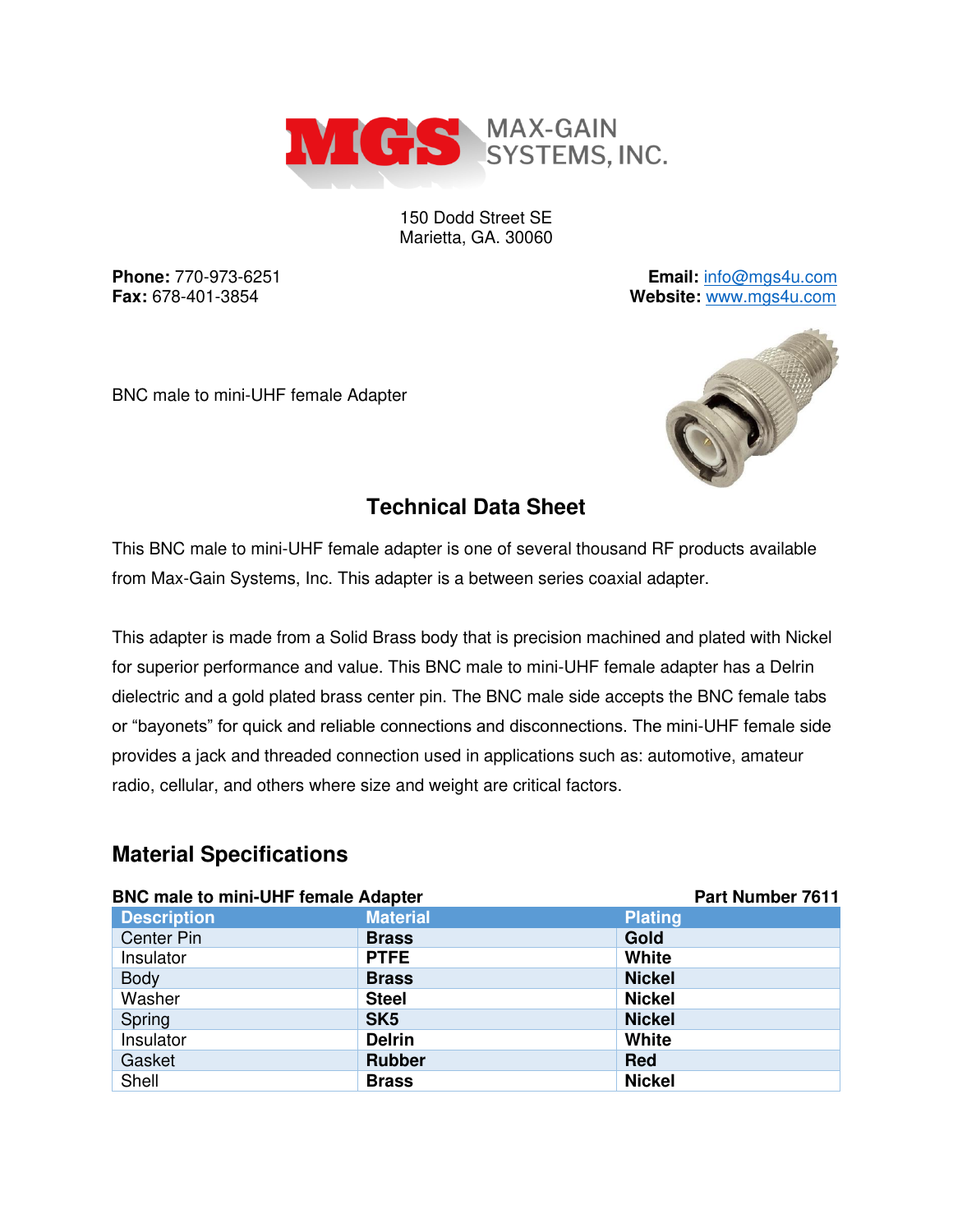# **Mechanical Specifications**

| <b>Size</b> | <b>Dimension</b>          |
|-------------|---------------------------|
| Length      | 1.18 in $(30 \text{ mm})$ |
| Width       | 0.57 in (14.50 mm)        |
| Height      | 0.57 in (14.50 mm)        |
| Weight      | $0.42$ oz (12 g)          |

#### **Environmental Specifications**

| Temperature            | <b>Spec</b>           |
|------------------------|-----------------------|
| <b>Operating Range</b> | $-65$ to $+165$ deg C |

## **Compliance Certifications** (see product page for current documentation)

**Availability** Click the following link (or enter part number in the "SEARCH" bar at the top of any page of the website) to obtain additional part information including price, inventory and certifications:<https://mgs4u.com/product/bnc-male-to-mini-uhf-female-adapter-7611/>